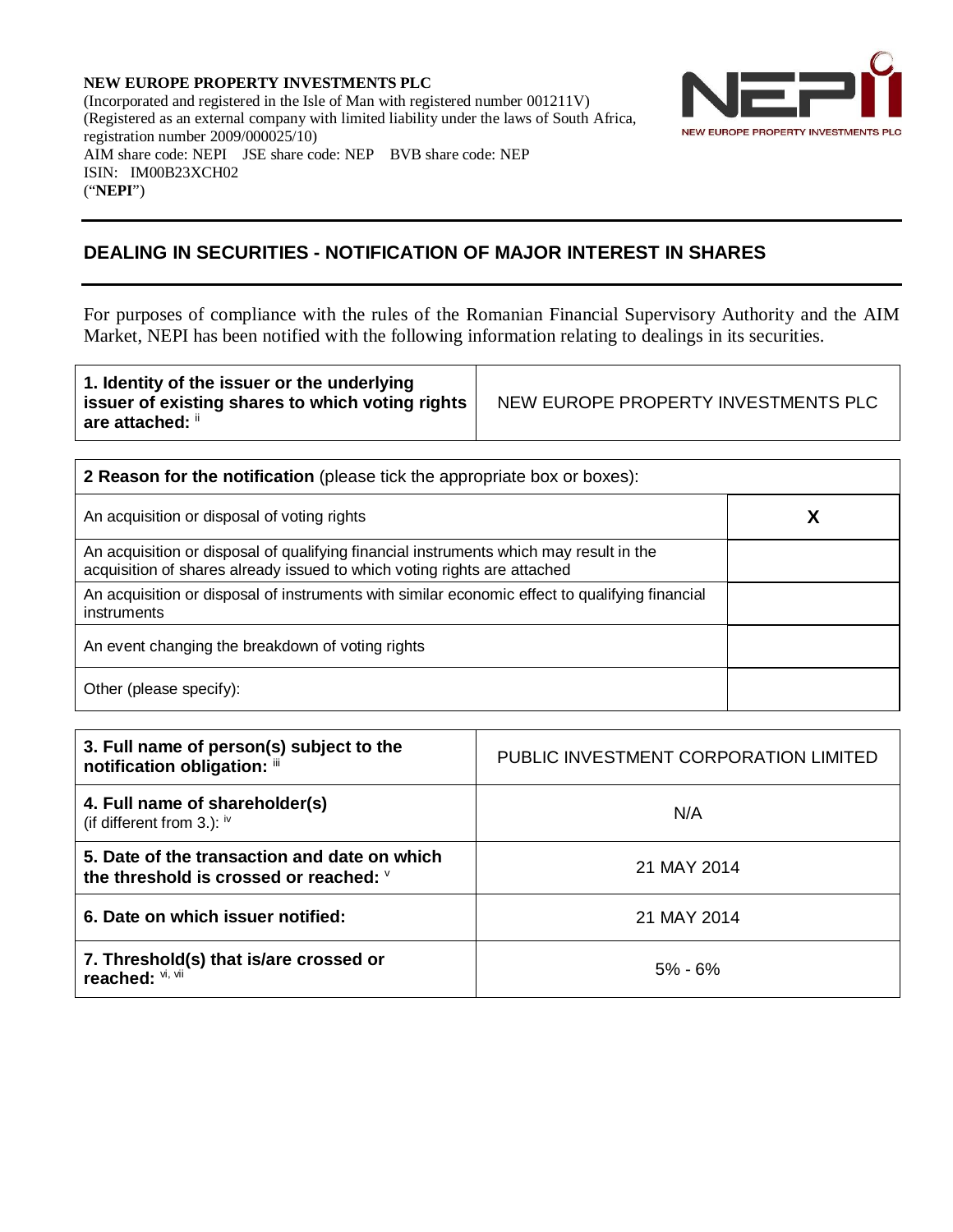| 8. Notified details:                                                                             |                                                               |                         |                                                      |                                   |                         |                        |                 |
|--------------------------------------------------------------------------------------------------|---------------------------------------------------------------|-------------------------|------------------------------------------------------|-----------------------------------|-------------------------|------------------------|-----------------|
| A: Voting rights attached to shares vili, ix                                                     |                                                               |                         |                                                      |                                   |                         |                        |                 |
| Class/type of<br>shares                                                                          | <b>Situation previous</b><br>to the triggering<br>transaction |                         | Resulting situation after the triggering transaction |                                   |                         |                        |                 |
| if possible using<br>the ISIN CODE                                                               | <b>Number</b><br>οf                                           | <b>Number</b><br>οf     | <b>Number</b><br>of shares                           | <b>Number of voting</b><br>rights |                         | % of voting rights $x$ |                 |
|                                                                                                  | <b>Shares</b>                                                 | Voting<br><b>Rights</b> | <b>Direct</b>                                        | Direct <sup>xi</sup>              | Indirect <sup>xii</sup> | <b>Direct</b>          | <b>Indirect</b> |
| AIM share code:<br><b>NEPI</b><br>BVB share code:<br><b>NEP</b><br>JSE share code:<br><b>NEP</b> | 13,232,959                                                    |                         | 14,000,003                                           |                                   |                         | 6.277%                 |                 |

| <b>B: Qualifying Financial Instruments</b>           |                                |                                              |                                                                                                               |                       |  |
|------------------------------------------------------|--------------------------------|----------------------------------------------|---------------------------------------------------------------------------------------------------------------|-----------------------|--|
| Resulting situation after the triggering transaction |                                |                                              |                                                                                                               |                       |  |
| <b>Type of financial</b><br>instrument               | <b>Expiration</b><br>date xiii | Exercise/<br><b>Conversion</b><br>Period Xiv | <b>Number of voting</b><br>rights that may be<br>acquired if the<br>instrument is<br>exercised/<br>converted. | % of voting<br>rights |  |
| <b>NONE</b>                                          | N/A                            | N/A                                          | N/A                                                                                                           | N/A                   |  |

|                                    | Resulting situation after the triggering transaction |                                              |                                                | C: Financial Instruments with similar economic effect to Qualifying Financial Instruments $\frac{xy}{x}$ |                                           |              |  |
|------------------------------------|------------------------------------------------------|----------------------------------------------|------------------------------------------------|----------------------------------------------------------------------------------------------------------|-------------------------------------------|--------------|--|
| Type of<br>financial<br>instrument | <b>Exercise</b><br>price                             | <b>Expiration</b><br>date $x$ <sub>vii</sub> | Exercise/<br><b>Conversion</b><br>period xviii | <b>Number of voting</b><br>rights instrument<br>refers to                                                | % of voting rights $x$ <sup>xix, xx</sup> |              |  |
|                                    |                                                      |                                              |                                                |                                                                                                          | <b>Nominal</b>                            | <b>Delta</b> |  |
|                                    |                                                      |                                              |                                                |                                                                                                          |                                           |              |  |